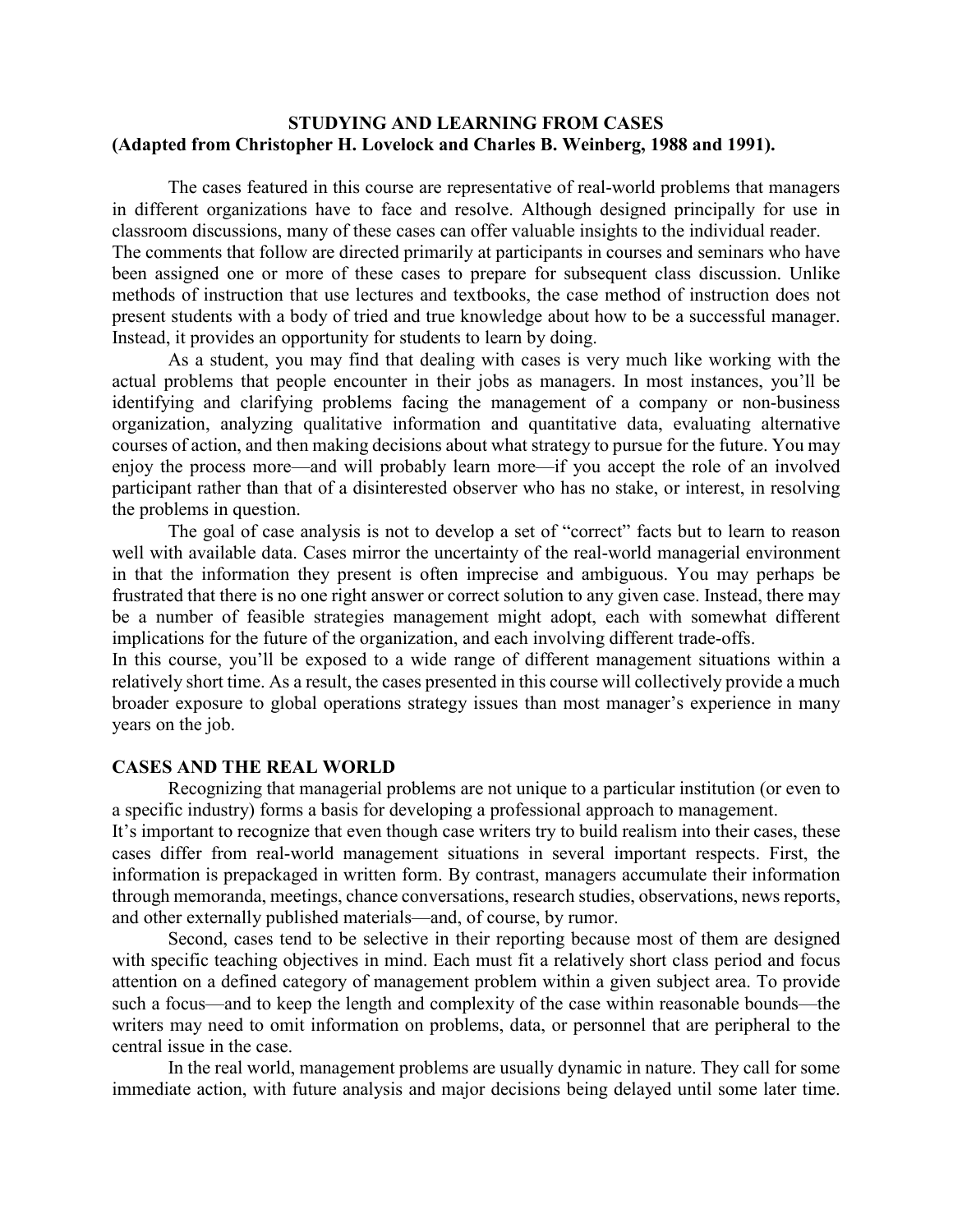Managers are rarely able to wrap up their problems, put them away, and go on to the next "case." In contrast, discussing a case in class or writing an analysis of a case is more like examining a snapshot taken at a particular point in time—although sometimes a sequel case provides a sense of continuity and poses the need for future decisions within the same organization.

A third, and final, contrast between case analyses and real-world management is that participants in case discussions and authors of written case reports aren't responsible for implementing their decisions, nor do they have to live with the consequences. However, this doesn't mean you can be frivolous when making recommendations. Professors and students are likely to be critical of contributions that aren't based on careful analysis and interpretation of the facts.

## **PREPARING A CASE**

Just as there is no one right solution to a case, there is also no single correct way of preparing a case. However, the broad guidelines outlined in "Preparing a Case" may help familiarize you with the job of case preparation. With practice, you should be able to establish a working style with which you feel comfortable.

The guidelines on initial analysis and on developing recommendations should also serve you well for preparing written case reports or case-based exams.

First, it's important to gain a feel for the overall situation by skimming quickly through the case. Ask yourself:

• What sort of organization does the case concern?

• What problems does management appear to be facing?

### **Preparing a Case: A Brief Outline**

I. Initial fast reading

# \* No notes

- \* Get a feel for what's going on
- \* Think about major problems and forces present
- II. A second careful reading

\*Make notes identifying:

Organizational objectives

Nature of problem(s)

Key facts

Key decisions

\* Evaluate and analyze case data

III. Development of specific issues

Identify alternative courses of action to meet objectives

Consider implications of each action

Provide recommendations, supported by analysis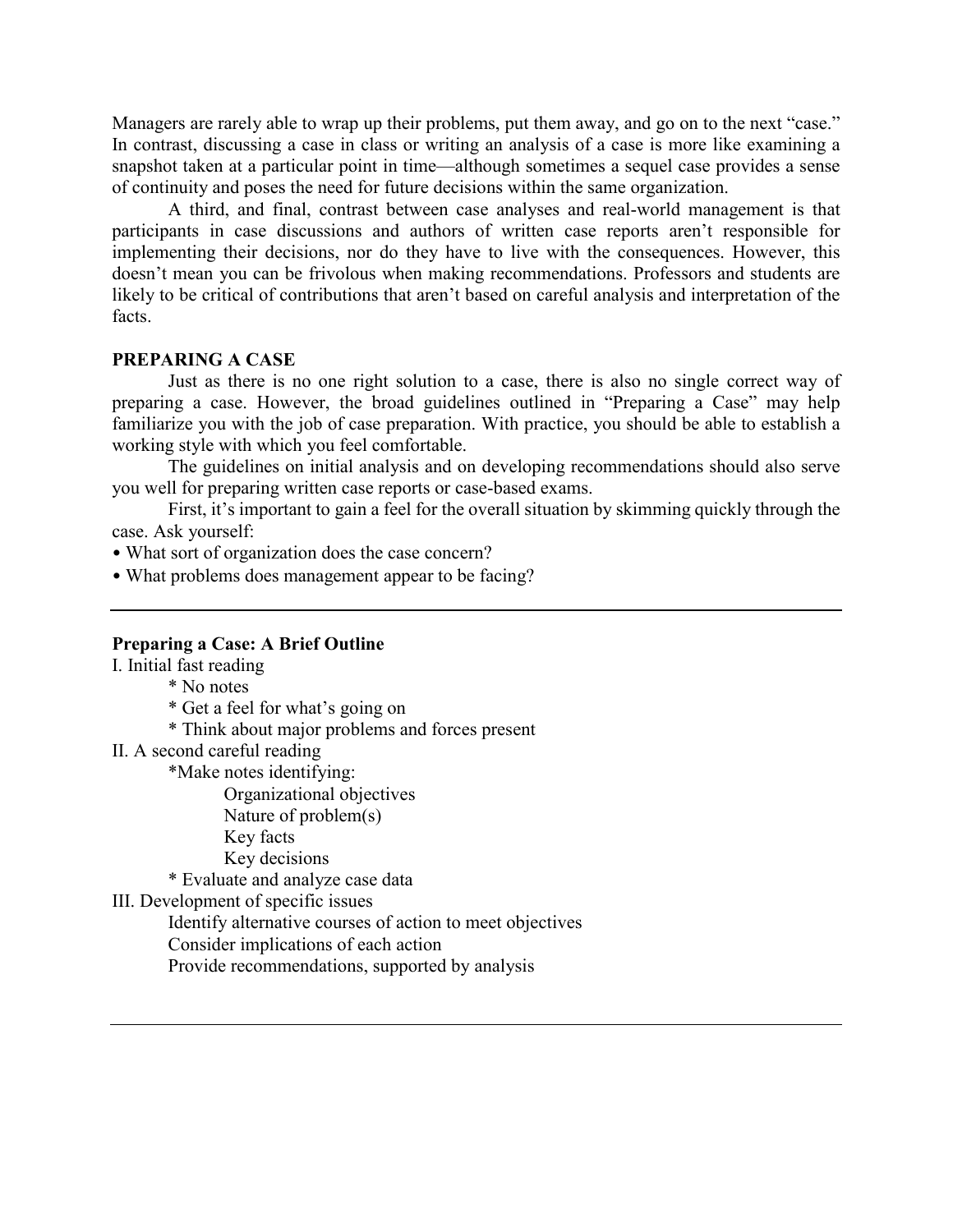An initial fast reading, without making notes or underlining, should provide a sense for what is going on and what information is being presented for analysis. Then you'll be ready to make a very careful second reading of the case. This time, seek to identify key facts so that you can develop a situation analysis and clarify the nature of the problems facing management. As you go along, try to make notes in response to such questions as:

• What decisions need to be made, and who will be responsible for making them?

• What are the objectives of the organization itself and of each of the key players in the case? Are these objectives compatible? If not, can the problem be reconciled, or will it be necessary to redefine the objectives?

• What resources and constraints are present that may help or hinder attempts by the organization to meet its objectives?

You should make a particular effort to establish the significance of any quantitative date presented in the text of the case or, more often, in the exhibits. See if new insights may be gained by combining and manipulating data presented in different parts of the case. But don't accept the data blindly. In the cases, as in real life, not all information is equally reliable or equally relevant. On the other hand, case writers won't deliberately misrepresent data or facts to trick you.

## **Developing courses of action on specific issues**

At this point in the analysis, you should be in a position to summarize your evaluation of the situation and to develop some recommendations for management. First, identify the alternative courses of action that the organization might have. Next, consider the implications of each alternative, including possible undesirable outcomes, such as provoking responses from stronger competitors. Ask yourself how short-term tactics fit with longer-term strategies. Relate each alternative to the objectives of the organization (as defined or implied in the case, or as redefined by you). Then, develop a set of recommendations for future action, making sure that these recommendations are supported by your analysis of the case data. Specific issues to be considered for each case are provided under the appropriate class session in the "schedule of sessions" section in the memorandum of understanding.

Your recommendations won't be complete unless you give some thought to how the proposed strategy should be implemented:

\* What resources—human, financial, or other—will be required?

- \* Who should be responsible for implementation?
- \* What time frame should be established for the various actions proposed?
- \* How should subsequent performance be measured?